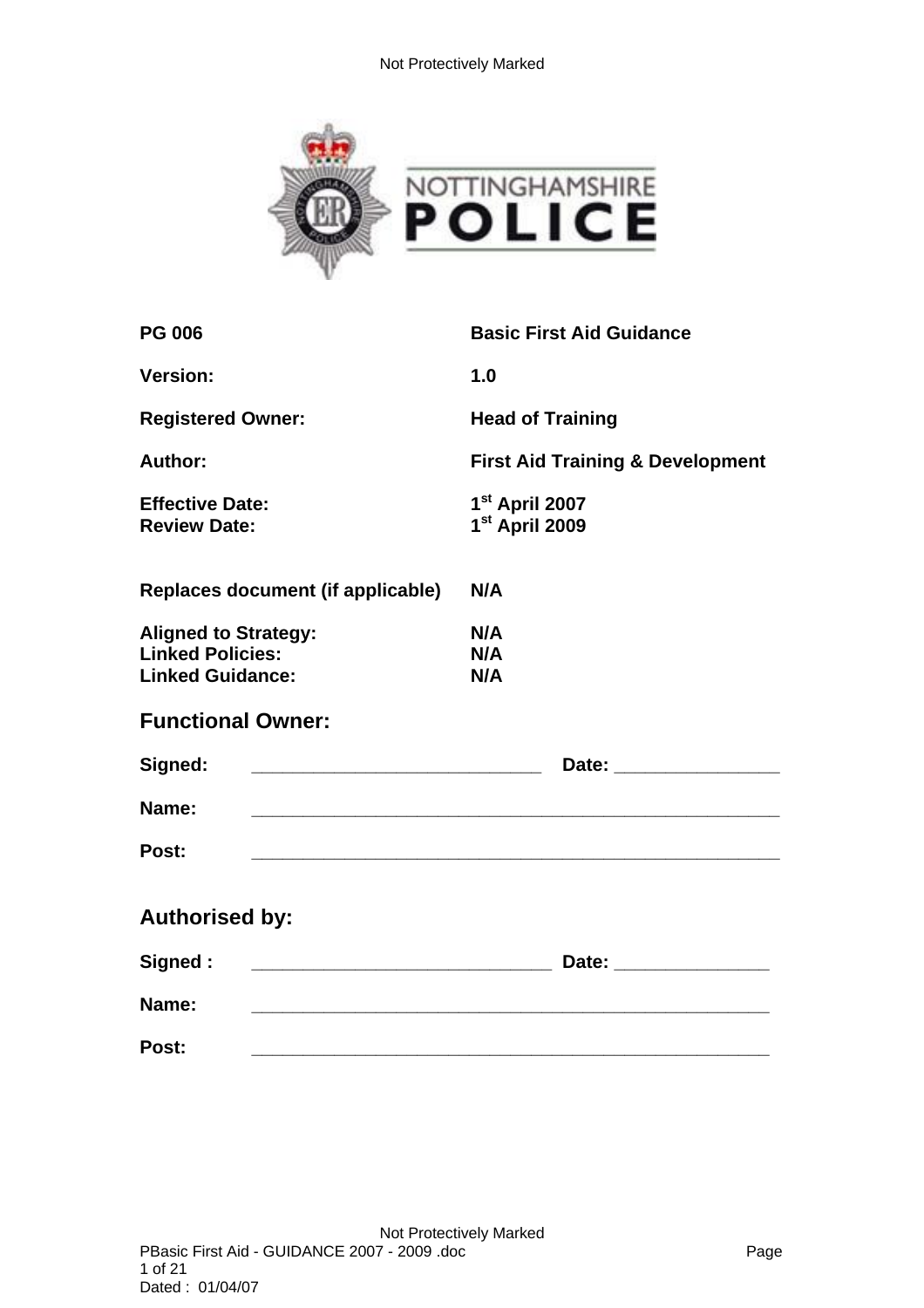# **CONTENTS**

| <b>SECTION 1</b> |  |                                   |  |  |
|------------------|--|-----------------------------------|--|--|
| <b>SECTION 2</b> |  |                                   |  |  |
| <b>SECTION 3</b> |  | AIMS/OBJECTIVES OF THIS DOCUMENT3 |  |  |
| <b>SECTION 4</b> |  |                                   |  |  |
|                  |  |                                   |  |  |
|                  |  |                                   |  |  |
|                  |  |                                   |  |  |
|                  |  |                                   |  |  |
|                  |  |                                   |  |  |
|                  |  |                                   |  |  |
|                  |  |                                   |  |  |
|                  |  |                                   |  |  |
|                  |  |                                   |  |  |
|                  |  |                                   |  |  |
|                  |  |                                   |  |  |
|                  |  |                                   |  |  |
|                  |  |                                   |  |  |
|                  |  |                                   |  |  |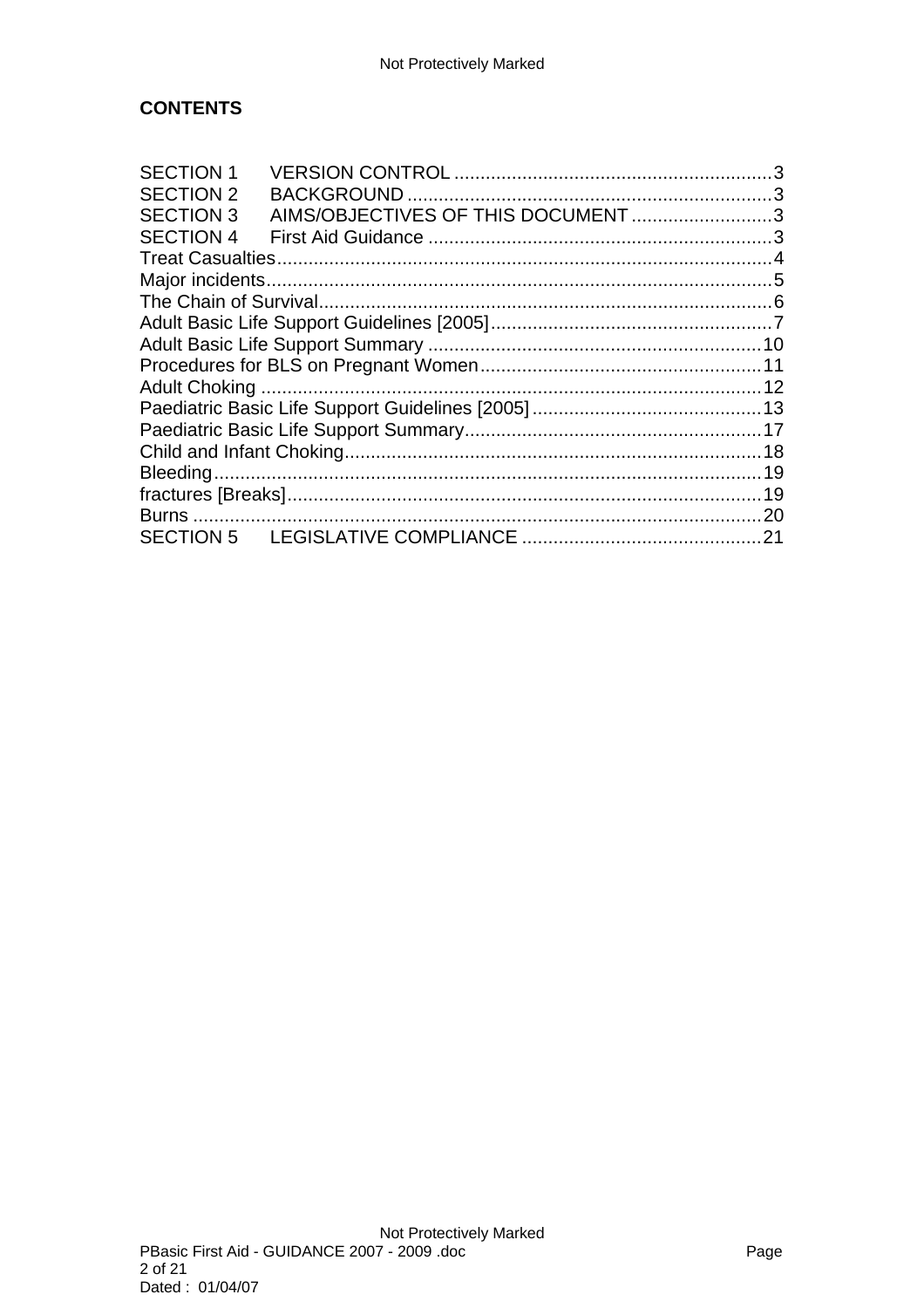### **SECTION 1 VERSION CONTROL**

<span id="page-2-0"></span>

| <b>Version</b><br>No. | <b>Date</b> | <b>Post</b><br><b>Holder/Author</b> | <b>Post</b>                                           | <b>Reason for Issue</b> |
|-----------------------|-------------|-------------------------------------|-------------------------------------------------------|-------------------------|
| 1.0                   | 01/04/07    | Martina<br>Faulkner                 | Training &<br>Development<br><b>Officer First Aid</b> | Acceptance              |
|                       |             |                                     |                                                       |                         |
|                       |             |                                     |                                                       |                         |
|                       |             |                                     |                                                       |                         |

### <span id="page-2-1"></span>**SECTION 2 BACKGROUND**

This document has been produced to comply with Centrex Police First Aid Training Modules and the 2005 Resuscitation Council guidelines. It reflects the working practices within Nottinghamshire Police.

# <span id="page-2-2"></span>**SECTION 3 AIMS/OBJECTIVES OF THIS DOCUMENT**

The aim of this document is to provide an aide memoire for the administration of First Aid to all staff who attend a Module 2 First Aid Course.

### <span id="page-2-3"></span>**SECTION 4 FIRST AID GUIDANCE**

### **SCENE AND CASUALTY MANAGEMENT**

Any First Aid incident has the potential to be a crime scene and this needs to be taken into account when managing the incident. Use the mnemonic SAD CHALETS to make the initial assessment and communicate the information to Control. Ensure that Control has understood the information and that help is on its way.

# **SAD CHALETS**

- *S- SURVEY*
- *A- ASSESS*
- *D- DISEMMINATE*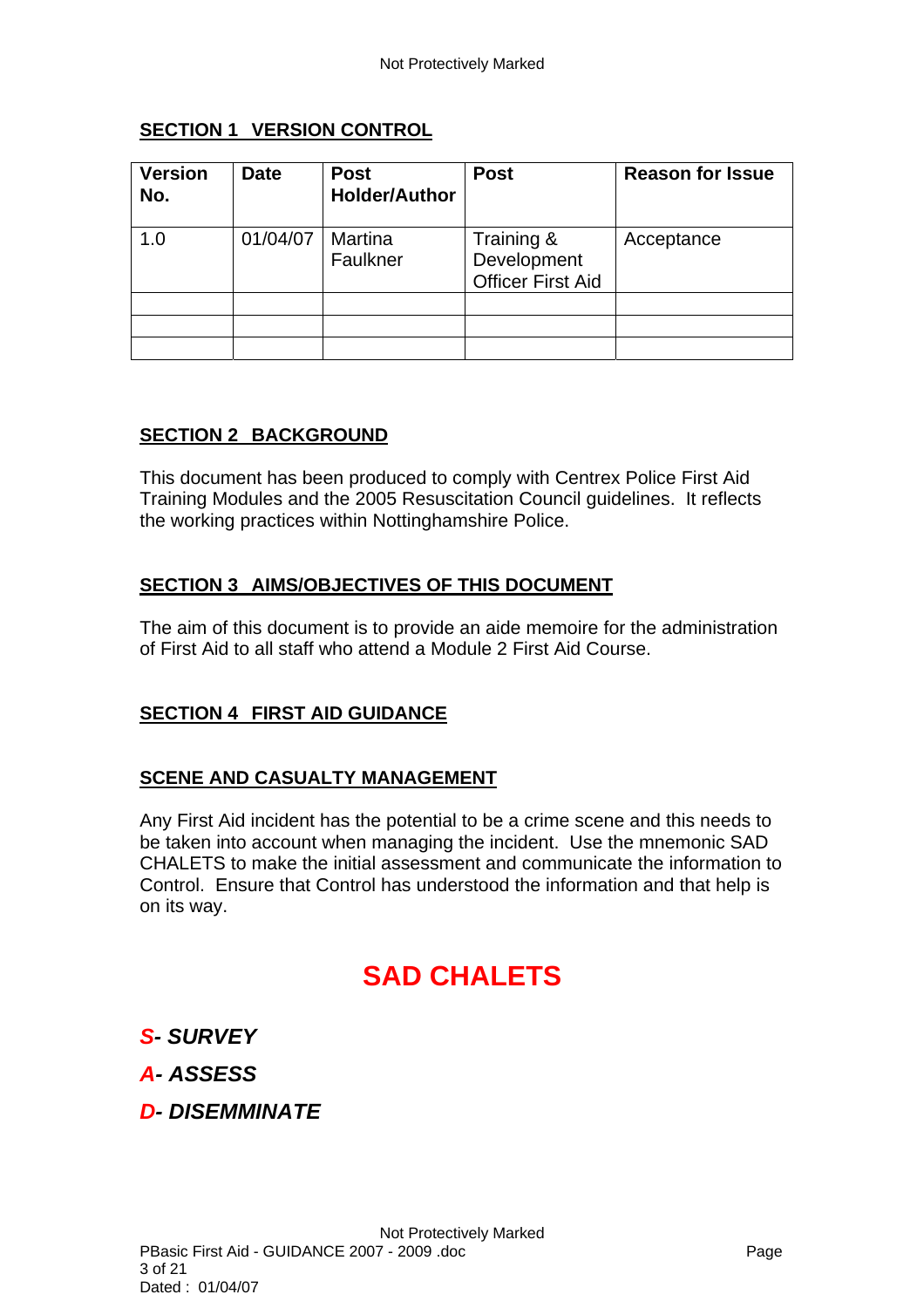| <b>CASUALTIES</b> | Approximate number of casualties - dead, injured and not<br>injured                                                           |
|-------------------|-------------------------------------------------------------------------------------------------------------------------------|
| <b>HAZARDS</b>    | Present and potential fuel spillages, debris, weather<br>conditions, terrain, gas, chemicals, fire or danger of<br>explosion. |
| <b>ACCESS</b>     | Best routes for emergency vehicles and suitable provisional<br>rendezvous points.                                             |
| <b>LOCATION</b>   | Exact location, road junctions or map references to pinpoint<br>the scene.                                                    |
| <b>EMERGENCY</b>  | Emergency services present and required.                                                                                      |
| <b>TYPE</b>       | Type of incident with brief details of types and numbers of<br>vehicles, buildings and so on.                                 |
| S                 | Start a LOG, Scene of Crime, Safety                                                                                           |

Take action to minimise or eliminate any danger to both yourself and the casualty. Where possible remove the danger from the casualty rather than the casualty from the danger. As a last resort move the casualty.

### <span id="page-3-0"></span>**TREAT CASUALTIES**

Where there is more than one casualty assess them all before treating any. Use the mnemonic DRsABC

**Danger** 

**Response** 

**shout** 

**Airway** 

**Breathing** 

### **CPR**

Following the initial assessment, prioritise your casualties and then treat them in that order. Attend to any unconscious casualties first and ensure that emergency first aid is given without delay. Those casualties who are shouting and able to move are sometimes in a far better medical state than those who are quiet and still.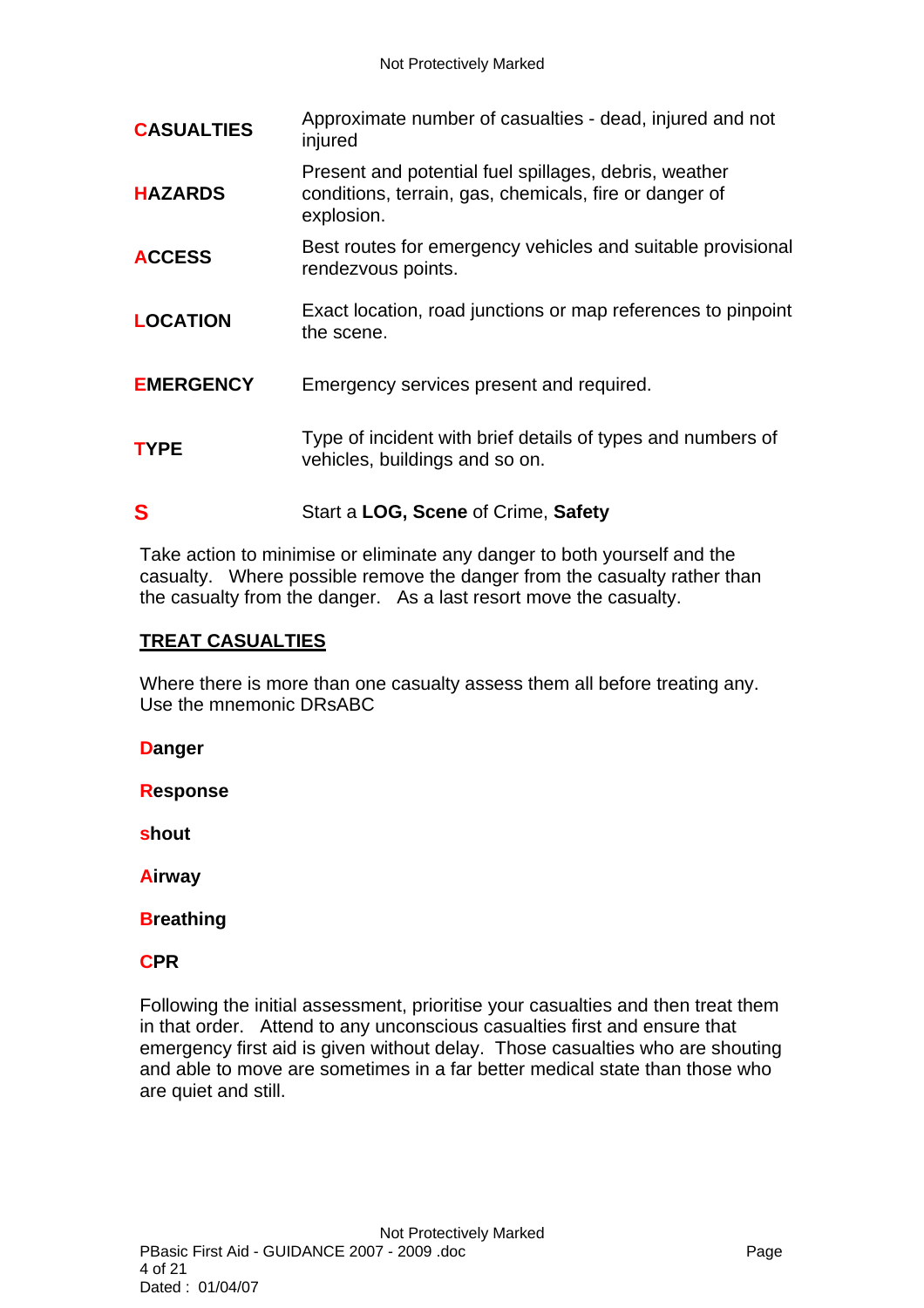# **TREAT PRIORITIES**

Casualty's injuries should be prioritised for treatment in accordance with the list below:

- Airway
- Breathing
- CPR
- Bleeding
- Breaks [fractures and dislocations]
- Burns heat and cold injuries

### <span id="page-4-0"></span>**MAJOR INCIDENTS**

At a major incident you must take control of the situation until a more senior officer takes over. A calm and methodical approach is essential. The mnemonic **SCENE** may help you to structure your response.

**SEAL AREA.** SEAL off and SAVE evidence. Sort out informants/ witnesses/ suspects. Allow only essential people in to rescue. Give directions for other Police responding to avoid the scene and take up cordon positions, or on access routes for emergency services etc. Keep all press outside the outer cordon.

**CONTROL. CLEARLY IDENTIFY YOURSELF IF YOU ARE IN COMMAND**. Others will be coming to you and need to identify the Officer in Charge. Set up a Control Point clearly marked. Check this is in a safe area. KEEP AN INCIDENT LOG.

**EMERGENCY SERVICES.** Liaise with the Ambulance and Fire Brigade Liaison Officers at the scene. Provide escorts as necessary and clear access routes. Inform the control room of the best direction to the location.

**NOTIFY.** Notify Control Room of what is happening. Be as accurate as possible. Be clear and concise.

**EVACUATE**. Evacuate the injured as a priority. LEAVE THOSE OBVIOUSLY DEAD WHERE THEY ARE. Evacuate the area if necessary.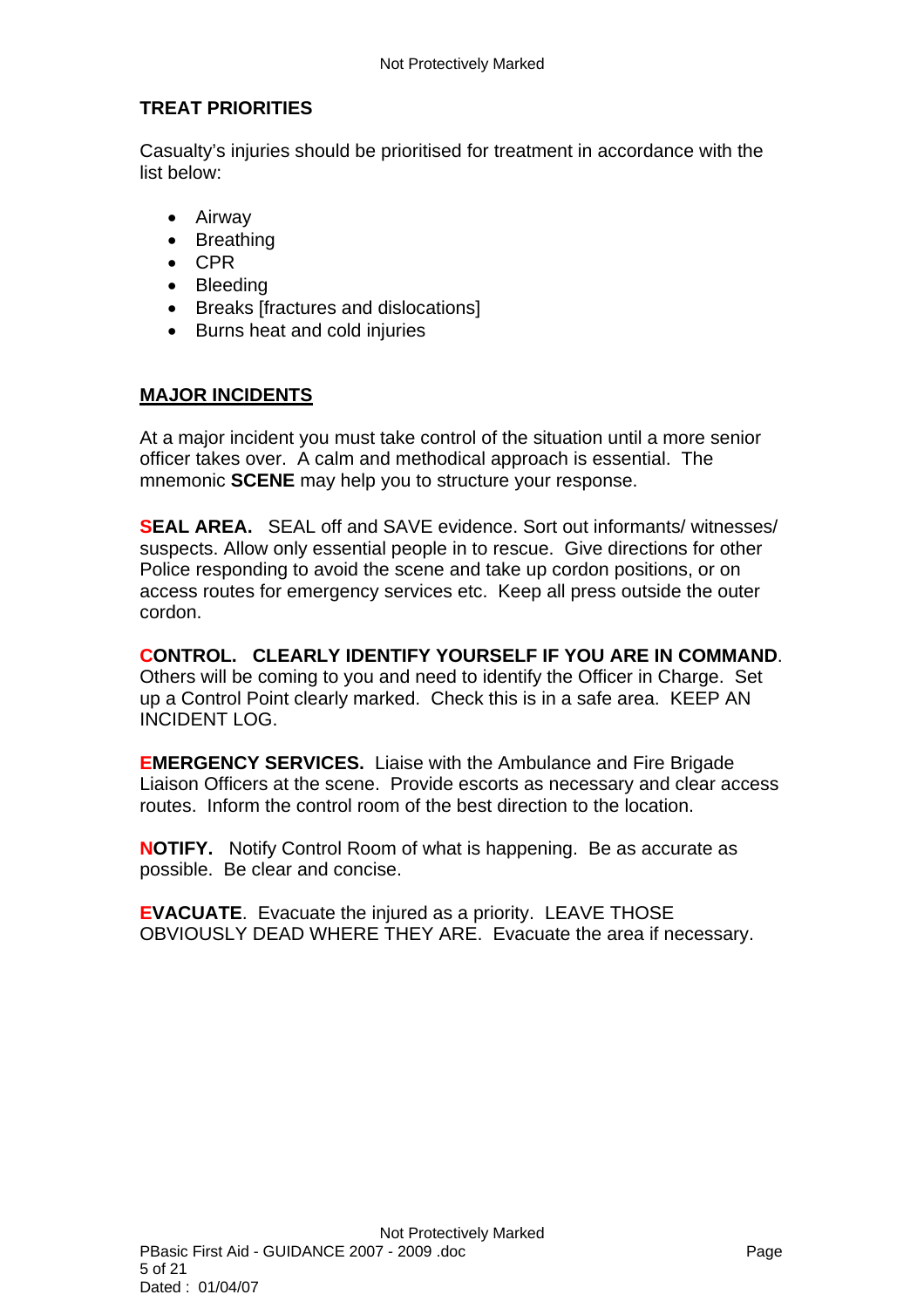# <span id="page-5-0"></span>**THE CHAIN OF SURVIVAL**

The chain of survival consists of four critical links



- Early Access
- Early Cardio Pulmonary Resuscitation [CPR]
- **•** Early Defibrillation
- Early Advanced Care

**Early Access** – Means early access to emergency services either by informing control room or by dialing 999/112. The call for help initiates the chain of survival beginning the procedure that could save a life.

**Early CPR** – facilitates the delivery of oxygen to the brain and other vital organs. In doing so it "buys time" for the casualty until the emergency services arrive.

**Early Defibrillation** – this is considered to be the most important single factor in determining survival. The majority of all cardiac arrests result in a condition known as ventricular Fibrillation [VF].

**Early Advanced Care** – with the heart rhythm restored the casualty is then transported to hospital for additional care and treatment.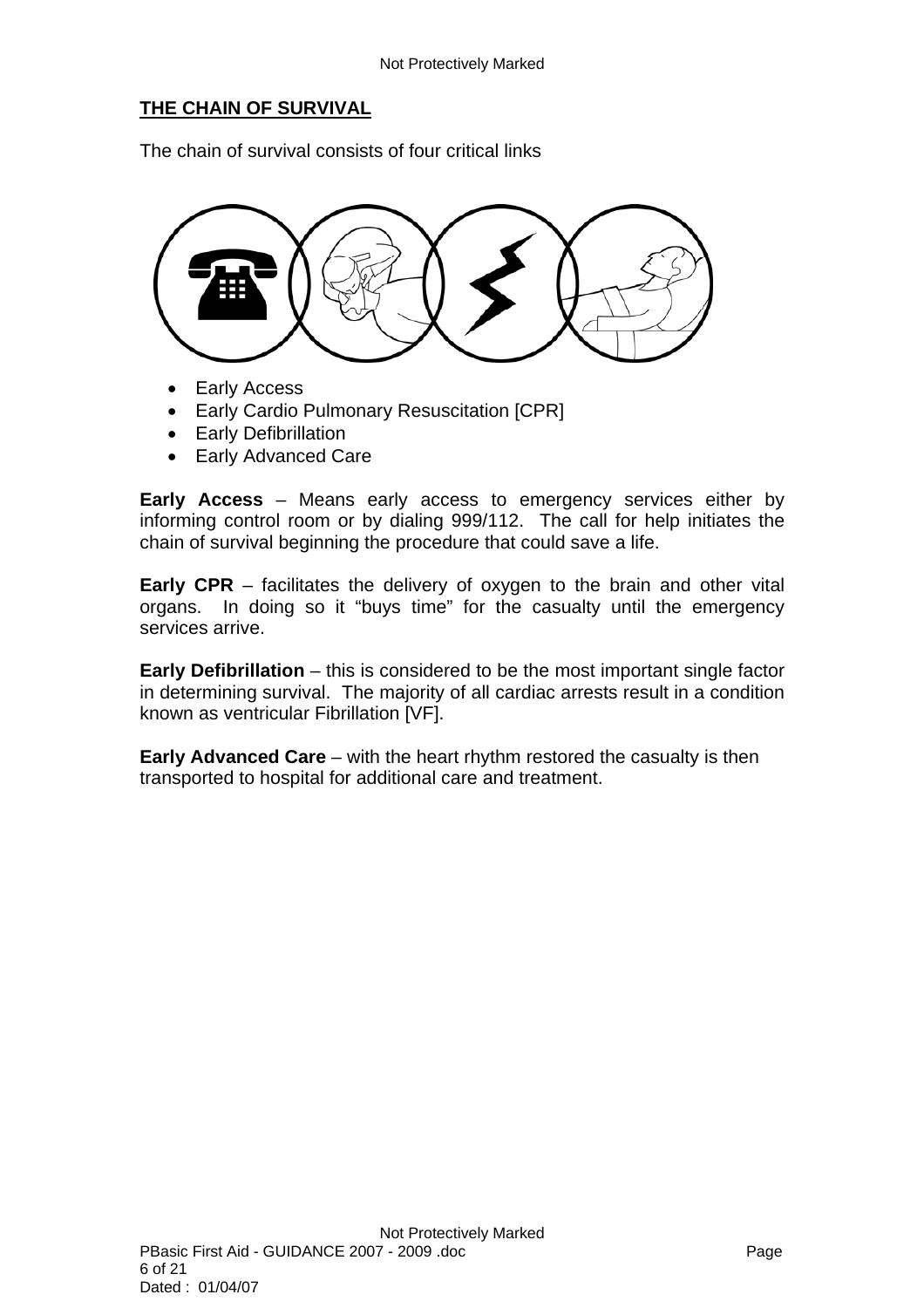### <span id="page-6-0"></span>**ADULT BASIC LIFE SUPPORT GUIDELINES [2005]**

**Check for Danger -** Make sure the casualty, any bystanders, and you, are safe.

#### **Check for a Level of Response**

Is the casualty **Alert** do they respond to **Voice?** If not, do they respond to **Pain** or are they **Unresponsive** 

- **Alert**
- **Voice**
- **Pain**
- **Unresponsive**

#### **If the Casualty is Unresponsive**

Inform Control Room or Shout for help.

#### **Checking an Airway**

Turn the casualty onto their back, open mouth and look inside for any obvious obstruction. Then open the airway using head tilt and chin lift:

- Place your hand on their forehead and gently tilt their head back.
- With your fingertips under the point of the casualty's chin, lift the chin to open the airway.

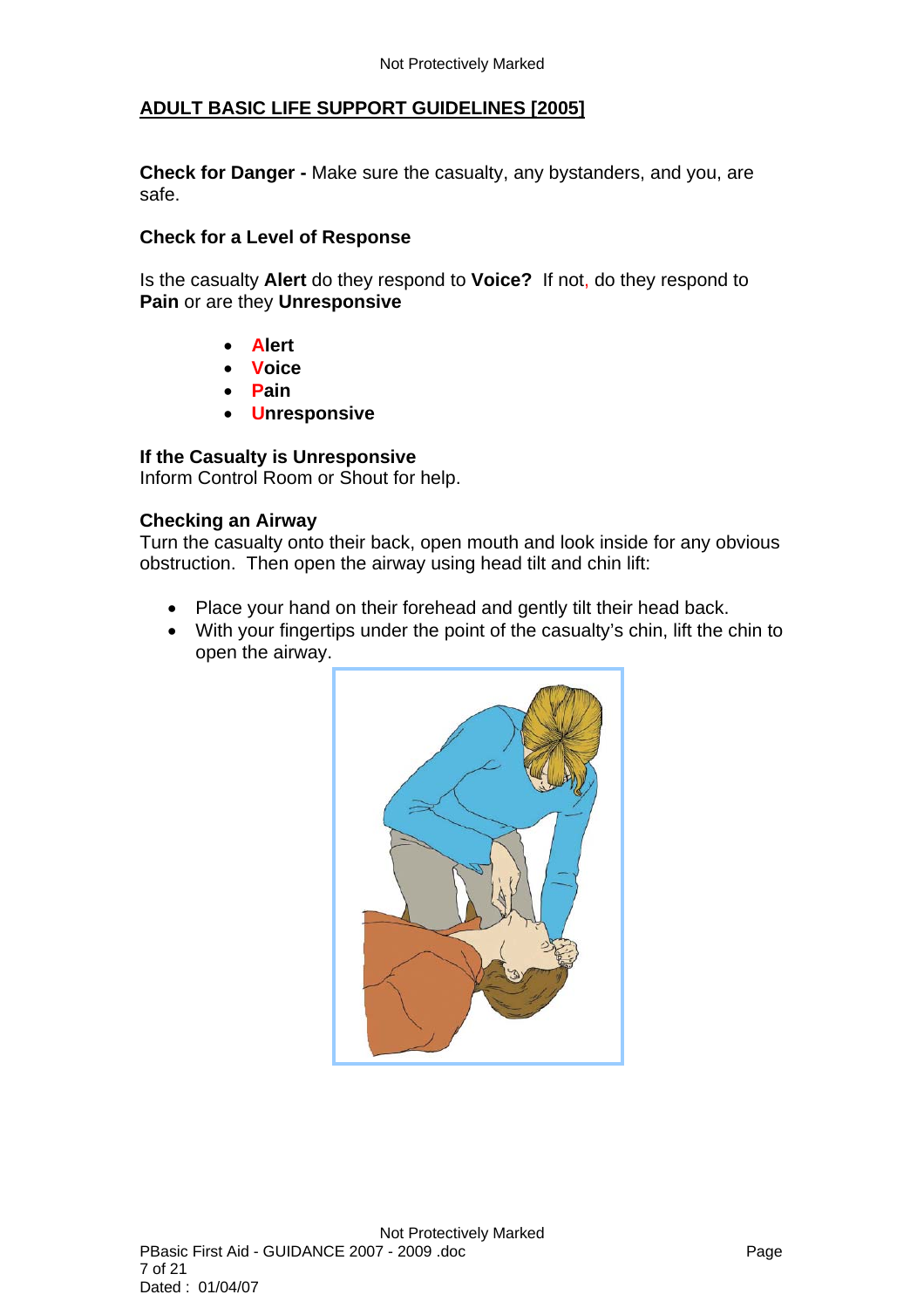# **Keeping the airway open, look, listen, and feel for normal breathing.**

- Look for chest movement.
- Listen at the casualty's mouth for breath sounds.
- Feel for air on your cheek.

In the first few minutes after cardiac arrest, a casualty may be barely breathing, or taking infrequent, noisy gasps. Do not confuse this with normal breathing.

Look, listen, and feel for **no more** than **10 seconds** to determine if the casualty is breathing normally. If you have any doubt whether breathing is normal, act as if it is **not**.



### **If casualty is breathing normally:**

- Perform a head to toe survey
- Place the casualty in the recovery position
- Send or go for help, or call for an ambulance.
- Check for continued breathing.

### **If the casualty is not breathing normally:**

 Update control, send someone to dial 999 or leave the casualty to get help

Start chest compression as follows:

- Kneel by the side of the casualty.
- Place the heel of one hand in the centre of the casualty's chest.
- Place the heel of your other hand on top of the first hand.
- Interlock the fingers of your hands and ensure that pressure is not applied over the casualty's ribs.
- Position yourself vertically above the casualty's chest and, with your arms straight, press down on the sternum 4 - 5 cm.
- Repeat at a rate of about 100 times a minute (a little less than 2 compressions a second).
- Compression and release should take an equal amount of time.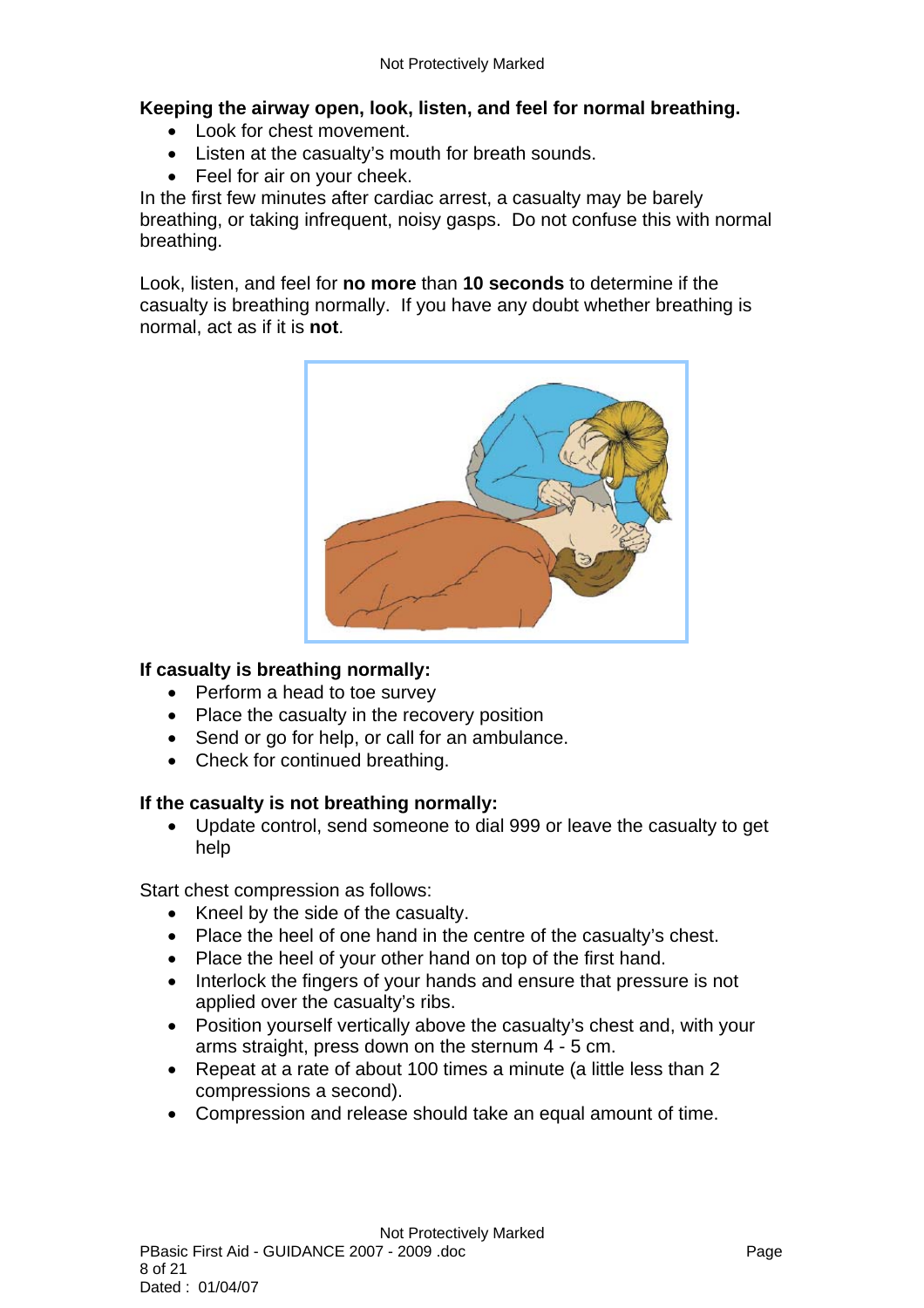#### Not Protectively Marked

### **Do not apply any pressure over the upper abdomen or the bottom end of the bony sternum (breastbone).**





### **Combine chest compression with rescue breaths.**

- After 30 compressions open the airway again using head tilt and chin lift.
- Lay your face shield over the casualty's mouth and nose, to reduce the risk of infection. Pinch the soft part of the casualty's nose to close, using the index finger and thumb of your hand on their forehead.
- Allow their mouth to open, but maintain chin lift.
- Take a normal breath and place your lips around the face shield aperture, making sure that you have a good seal.
- Blow steadily into their mouth whilst watching for the chest to rise; take about one second to make the chest rise as in normal breathing; this is an effective rescue breath.
- Maintaining head tilt and chin lift, take your mouth away from the casualty and watch for their chest to fall as air comes out.
- Take another normal breath and blow into the casualty's mouth once more to give a total of two effective rescue breaths. Then return your hands without delay to the correct position on the sternum and give a further 30 chest compressions.
- Continue with chest compressions and rescue breaths in a ratio of 30:2.
- Stop to recheck the casualty only if they start breathing **normally**, otherwise **do not interrupt resuscitation.**
- If your rescue breaths do not make the chest rise as in normal breathing, then before your next attempt:
	- o Check the casualty's mouth and remove any visible obstruction.
	- o Recheck that there is adequate head tilt and chin lift.
	- o Do not attempt more than two breaths each time before returning to chest compressions.

If there is more than one rescuer present, another should take over CPR about every 2 minutes to prevent fatigue. Ensure the minimum of delay during the changeover of rescuers.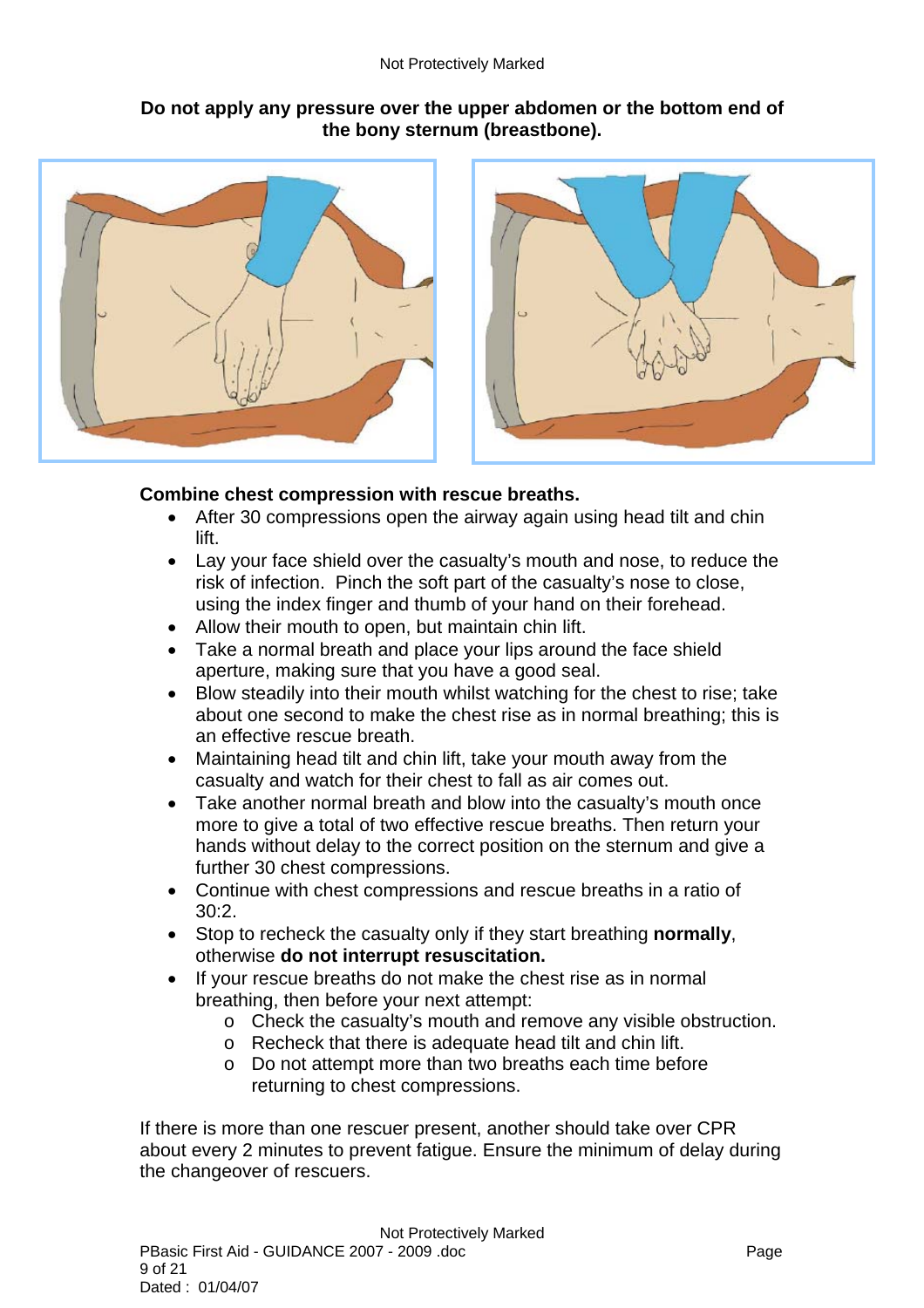#### Not Protectively Marked

**Adult Basic Life Support Summary**

<span id="page-9-0"></span>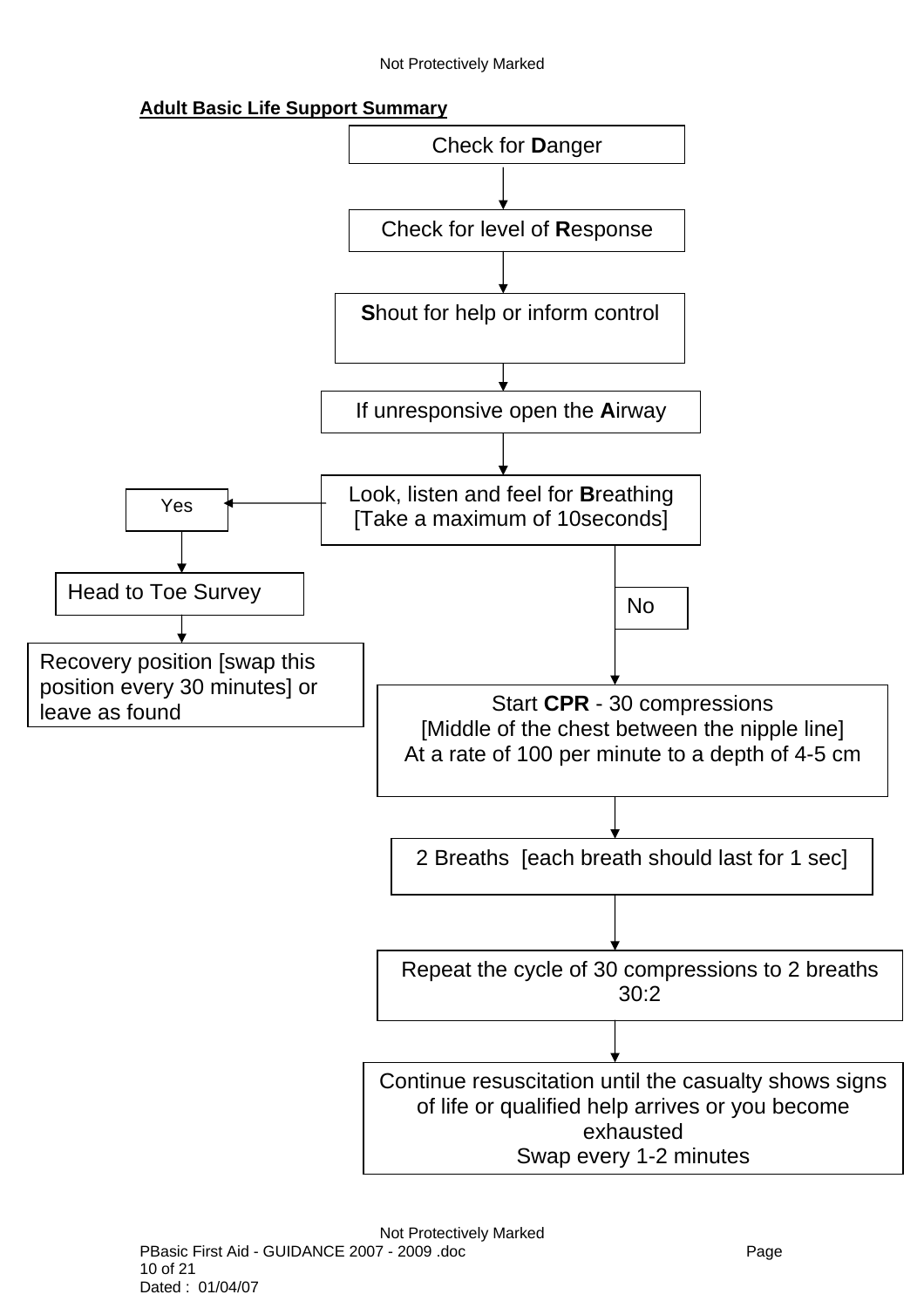# <span id="page-10-0"></span>**PROCEDURES FOR BLS ON PREGNANT WOMEN**

Cardiac arrest in pregnancy is very rare, however it can be brought on by:

- Traumatic accident
- Complications of pregnancy
- Congenital or acquired heart disease
- Hypovoleamic (low blood volume),
- Hypotensive (Low blood pressure) shock.

After 20 weeks gestation, in the third trimester of pregnancy the large uterus exerts pressure on the main blood vessels in the abdominal cavity. When a woman is lying on her back the foetus lies on the inferior Vena Cava (the main blood vessel returning blood to the heart from the lower body) and also on the Aorta (the main blood vessel supplying blood to the lower body). This may cause the cardiac output to decrease by as much as 25% and decrease blood return to the heart, which will have serious consequences.

Tilting the casualty to the **left** easily rectifies this situation by lifting the uterus off these vessels. As little as a 15-degree tilt is sufficient.

Therefore if the rescuer finds a woman who is collapsed and they suspect that the casualty is over 5 months pregnant, the following steps should be taken.

### **Follow guidelines for BLS**

Once established that the casualty is not breathing normally:

- Without delay place pillows, clothing or padding under the right side of the abdomen or buttocks.
- If no padding is available then the rescuer can tilt the casualty over about 15 degrees by placing the knees under the **right** side of the casualty whilst in a kneeling position beside the body.

Continue to follow standard Adult BLS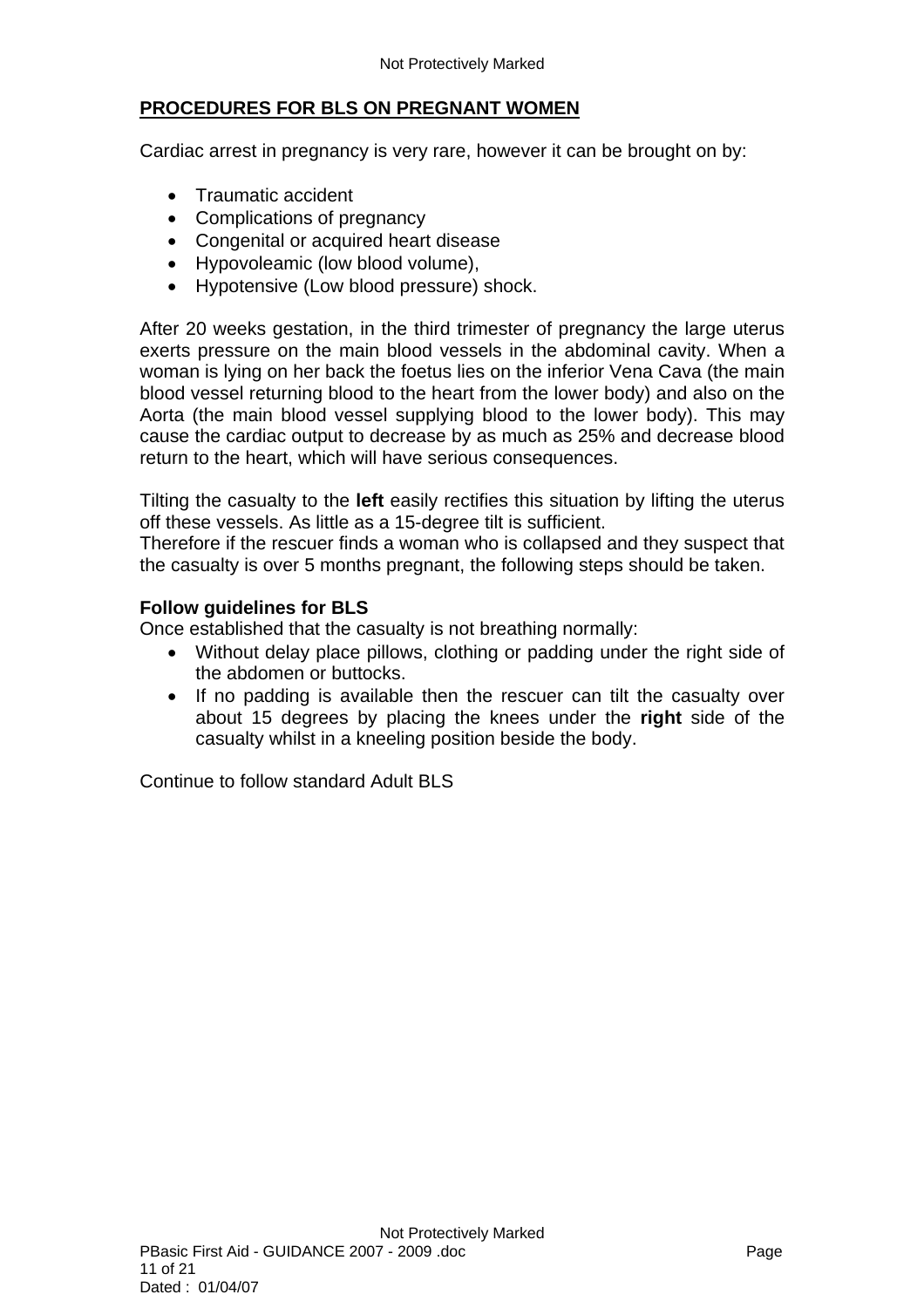# <span id="page-11-0"></span>**ADULT CHOKING**

If the casualty is exhibiting symptoms of mild choking encourage the casualty to cough but do nothing else. If the casualty shows signs of severe choking i.e. they have no cough reflex or struggling to breath use the following protocol

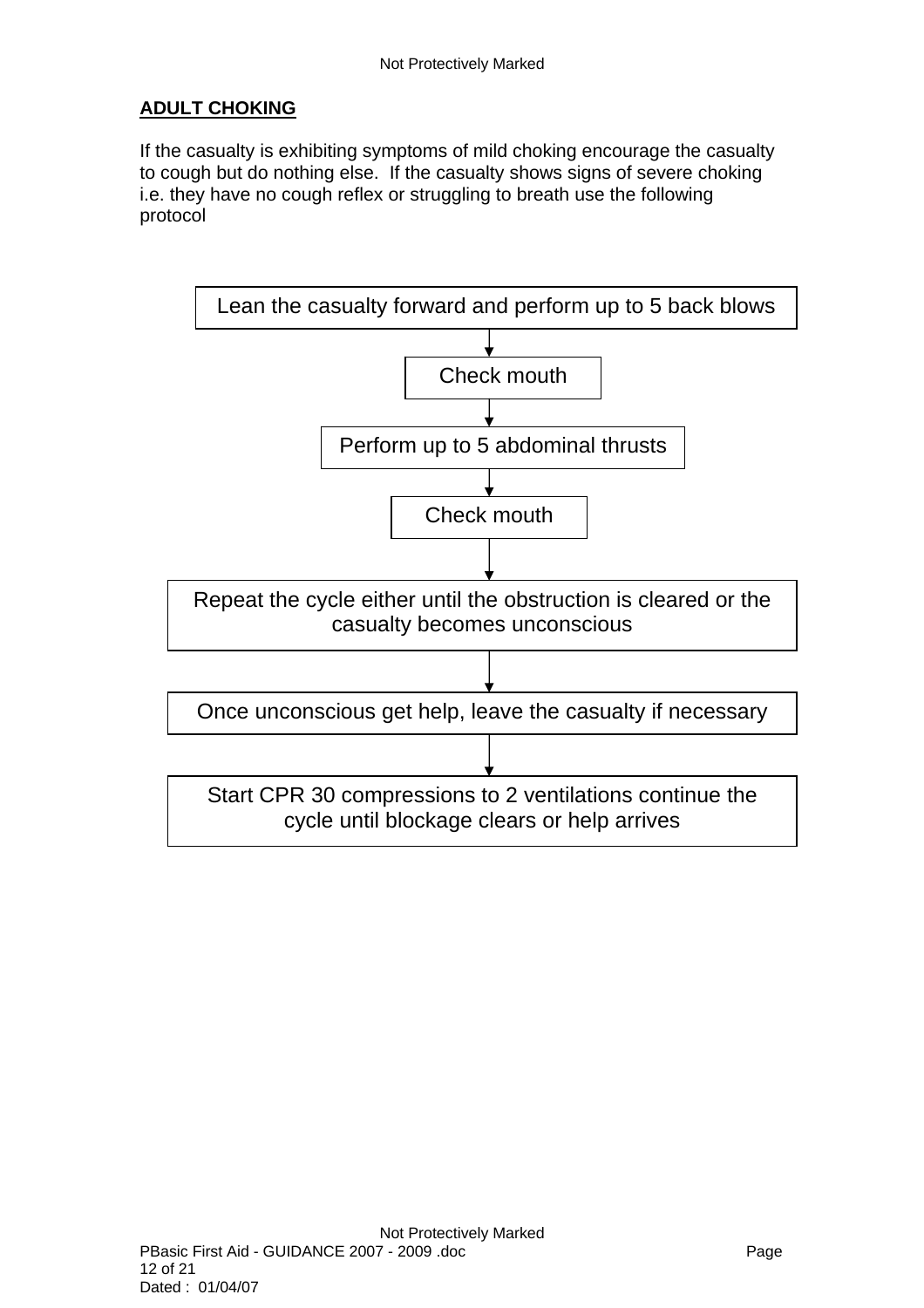### <span id="page-12-0"></span>**Paediatric Basic Life Support Guidelines [2005]**

An infant is classified as 1 year or under a child is defined as being between the ages of 1 and the onset of puberty.

**Check for Danger -** Make sure the casualty, any bystanders, and you are safe.

#### **Check for a level of Response.**

Is the casualty **Alert** do they respond to **Voice?** If not do they respond to **Pain**  or are they **Unresponsive** 

- **Alert**
- **Voice**
- **Pain**
- **Unresponsive**

#### **If the Casualty is Unresponsive**

Inform Control Room or Shout for help.

#### **Checking an Airway**

Open the child's airway by tilting the head and lifting the chin, as follows:

- Initially, with the child in the position in which you find them, place your hand on their forehead and gently tilt their head back;
- At the same time, with your fingertip(s) under the point of the child's chin, lift the chin. Do not push on the soft tissues under the chin as this may block the airway

#### **Keeping the airway open, look, listen, and feel for normal breathing.**

- Look for chest movement.
- Listen at the infants/child's mouth for breath sounds.
- Feel for air on your cheek.

In the first few minutes after cardiac arrest, a casualty may be barely breathing, or taking infrequent, noisy, gasps. Do not confuse this with normal breathing.

Look, listen, and feel for **no more** than **10 sec** to determine if the casualty is breathing normally. If you have any doubt whether breathing is normal, act as if it is **not**.

#### **If casualty is breathing normally:**

- Perform a head to toe survey
- Place the casualty in the recovery position
- Send or go for help, or call for an ambulance.
- Check for continued breathing.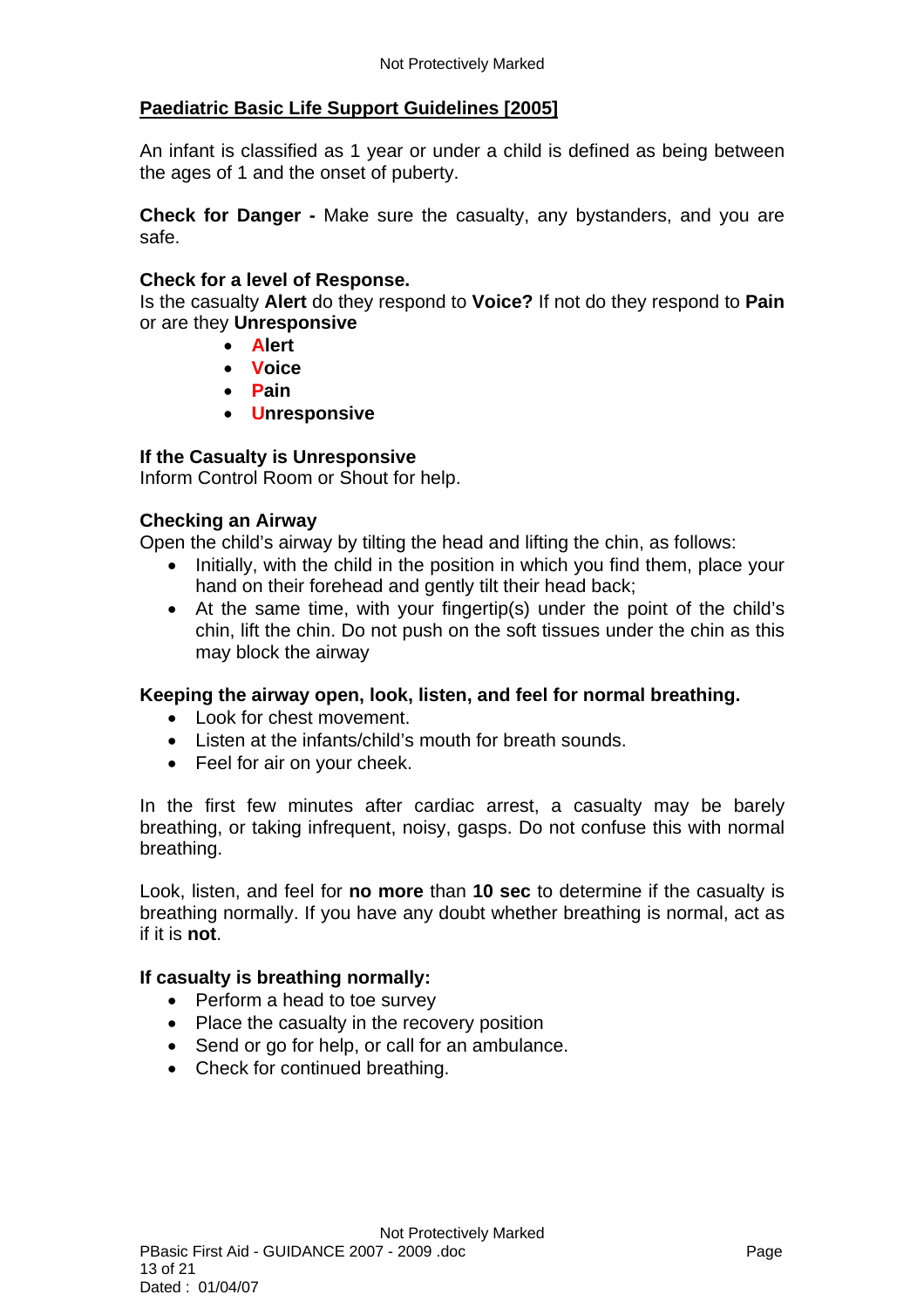### **If the casualty is not breathing normally:**

- Update control, send someone to dial 999 **but** if alone with no means of communication provide resuscitation for a minute before going for help
- Carefully remove any obvious airway obstruction

### **Rescue breaths for a child over 1 year are performed as follows:**

• Ensure head tilt and chin lift.

• Place the face shield over their face. Pinch the soft part of the nose closed with your index finger and thumb.

• Open their mouth a little, but maintain the chin upwards.

• Take a breath and place your lips around the face shield aperture, making sure that you have a good seal.

• Blow steadily into the mouth over about 1—1.5 seconds, watching for chest rise.

• Maintain head tilt and chin lift, take your mouth away from the casualty and watch for their chest to fall as air is expelled.

•Take another breath and repeat this sequence five times. Identify effectiveness by seeing that the child's chest has risen and fallen in a similar fashion to the movement produced by a normal breath.



### **Rescue breaths for an infant are performed as follows:**

• Ensure a neutral position of the head and a chin lift.

• Where possible use a face shield, take a breath and cover the mouth and nasal apertures of the infant with your mouth, making sure you have a good seal. If the nose and mouth cannot be covered in the older infant, the rescuer may attempt to seal only the infant's nose or mouth with his mouth (if the nose is used, close the lips to prevent air escape).

• Blow steadily into the infant's mouth and nose over 1—1.5 seconds or sufficient to make the chest visibly rise.

• Maintain head tilt and chin lift, take your mouth away from the casualty and watch for the chest to fall as air is expelled.

• Take another breath and repeat this sequence five times.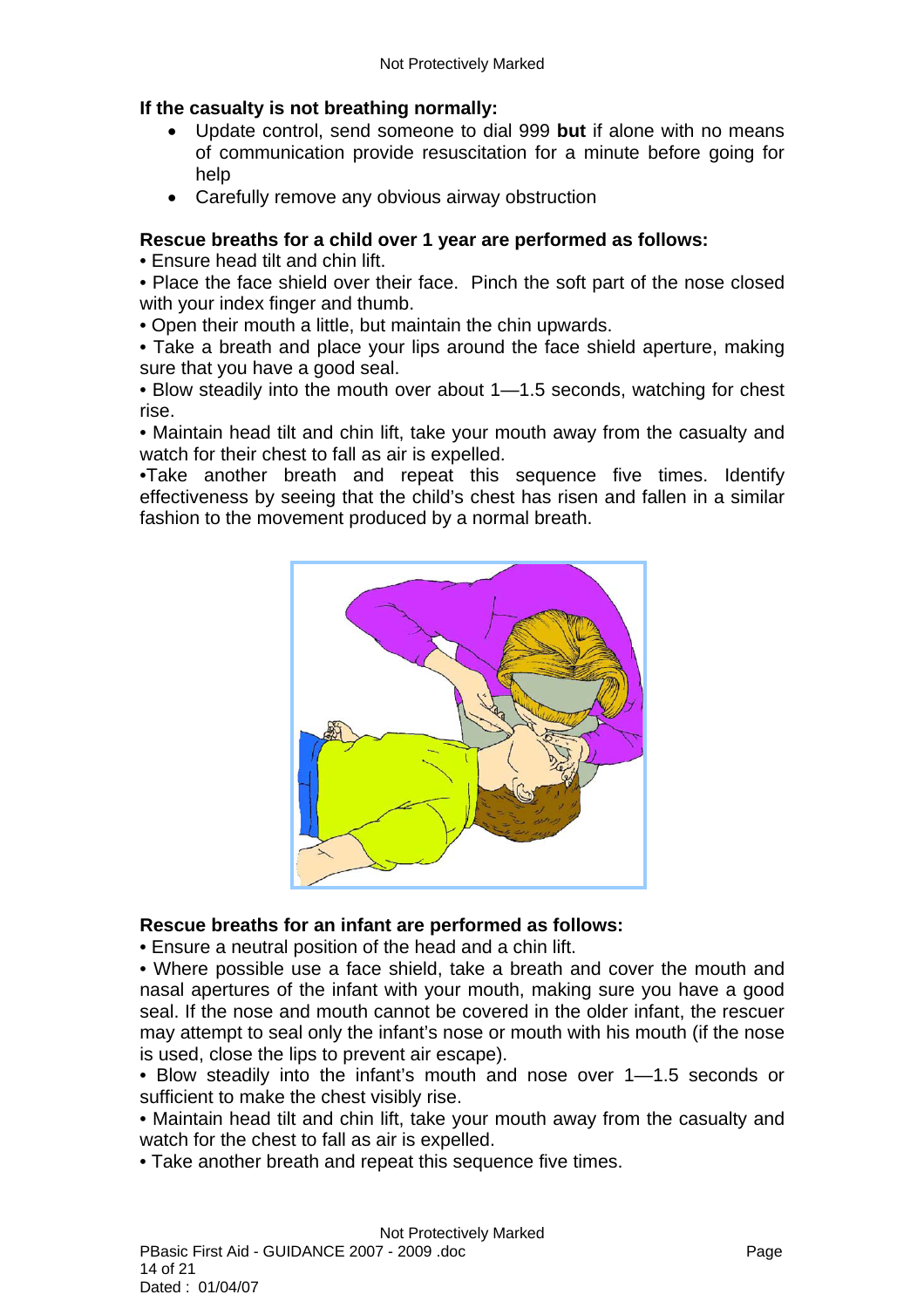

#### **Then administer chest compressions For all children:**

Compress the lower third of the sternum. Place the heel of one hand over the lower third of the sternum. Lift the fingers to ensure that pressure is not applied over the child's ribs. Position yourself vertically above the casualty's chest and, with your arm straight, compress the sternum to depress it by approximately one third of the depth of the chest. In larger children or for small rescuers, this is achieved most easily by using both hands with the fingers interlocked.

The compression should be sufficient to depress the sternum by approximately one third of the depth of the chest. Release the pressure and repeat at a rate of about 100 per minute. After 30 compressions, tilt the head, lift the chin, and give two effective breaths. Continue compressions and breaths in a ratio of 30:2.

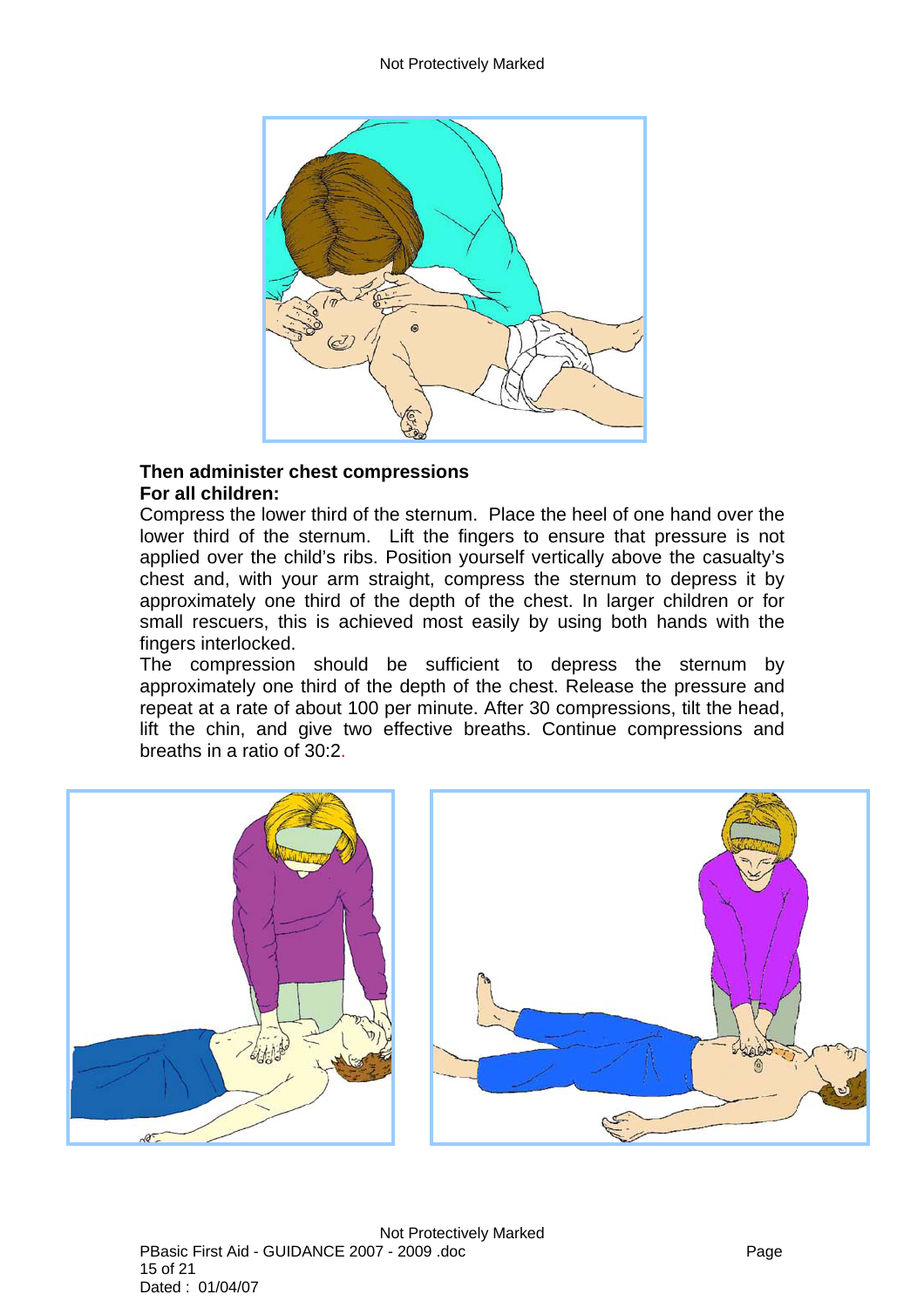### **To perform chest compression in infants:**

Compress the sternum with the tips of two fingers and depress it approximately one third of the depth of the infant's chest. Release the pressure and repeat at a rate of about 100 per minute. After 30 compressions, tilt the head, lift the chin, and give two effective breaths. Continue compressions and breaths in a ratio of 30:2.

#### **Continue resuscitation until:**

- The infant/ child shows signs of life
- Qualified help arrives
- You become exhausted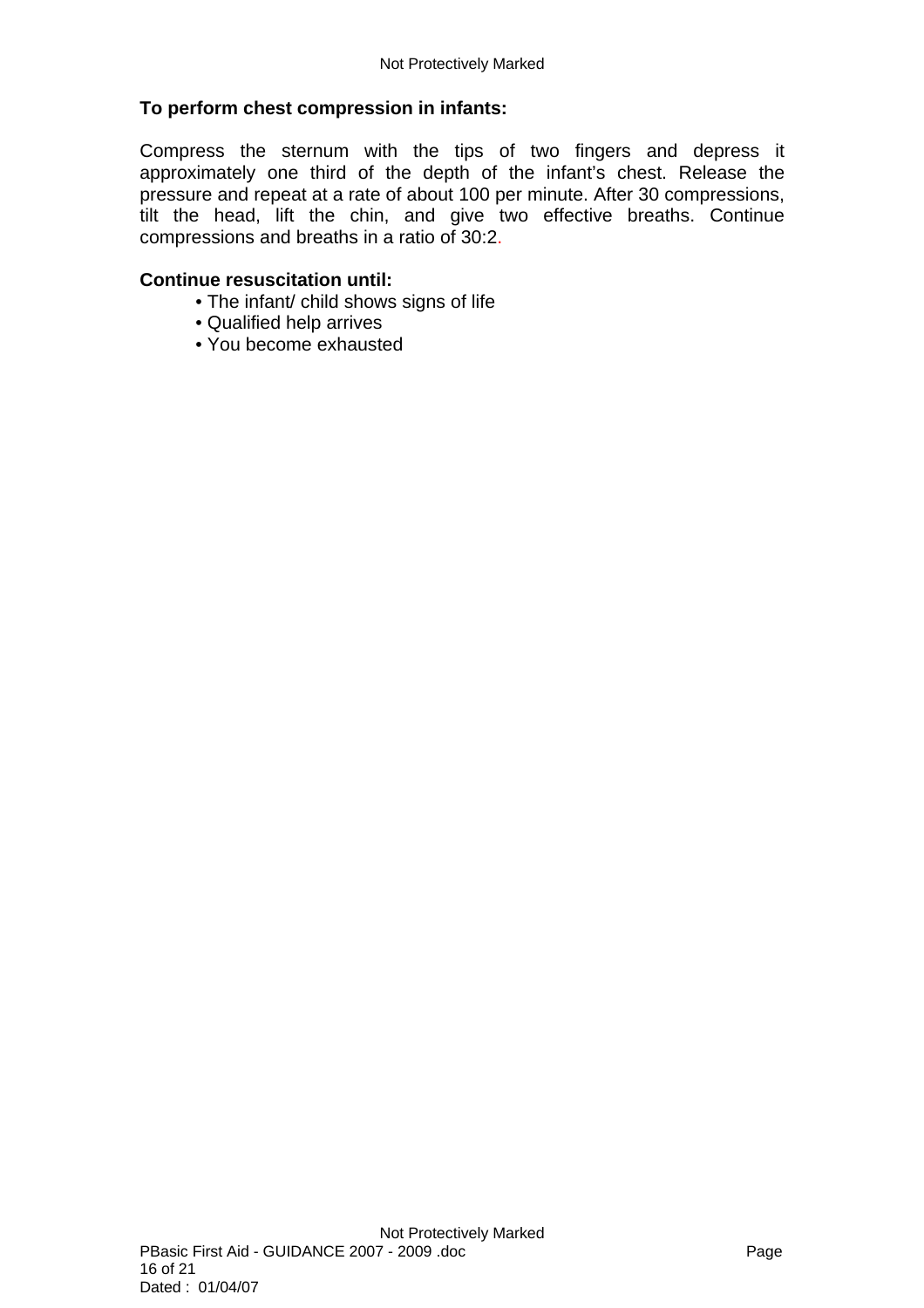Not Protectively Marked

### **PAEDIATRIC BASIC LIFE SUPPORT SUMMARY**

<span id="page-16-0"></span>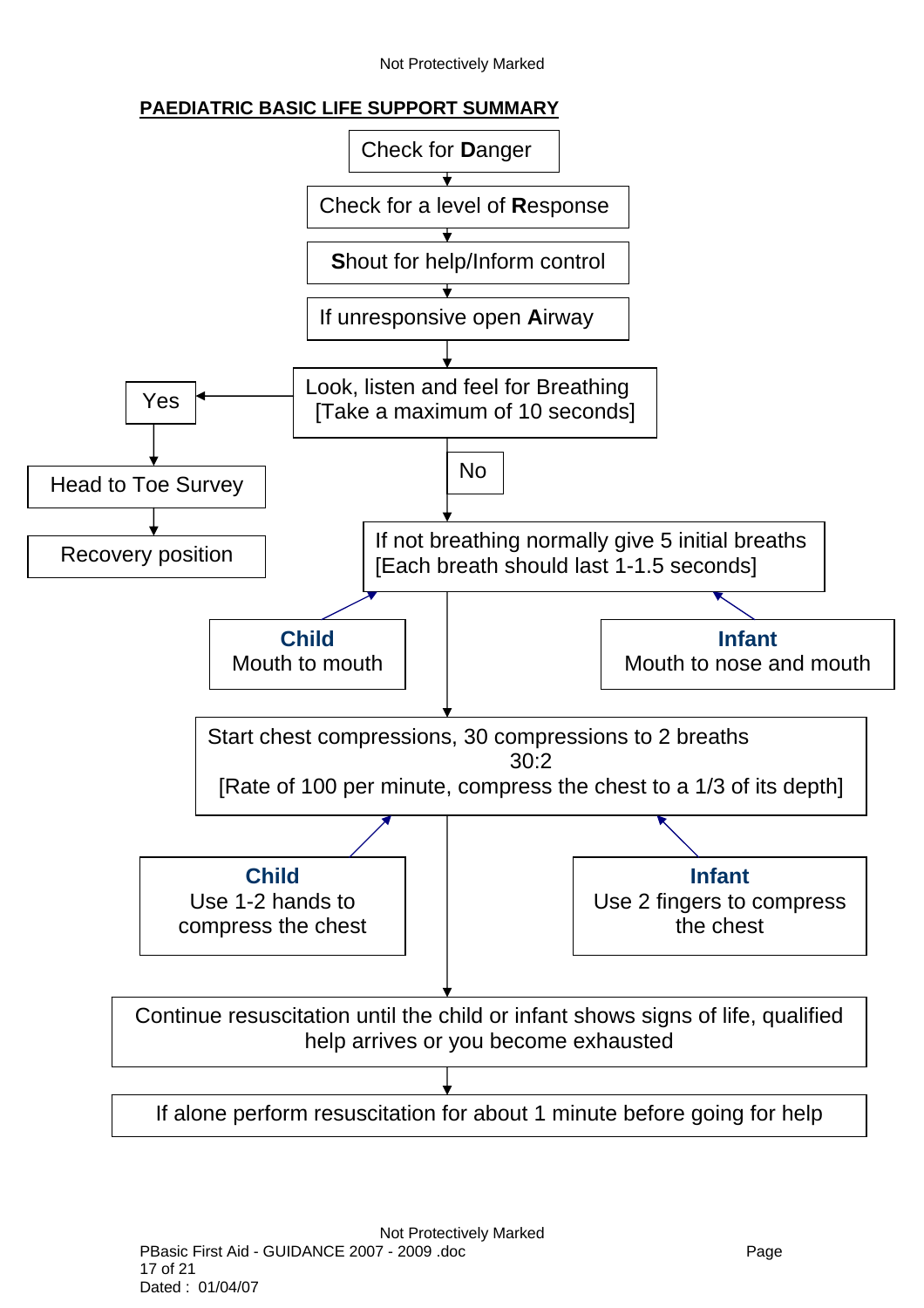# **CHILD AND INFANT CHOKING**

<span id="page-17-0"></span>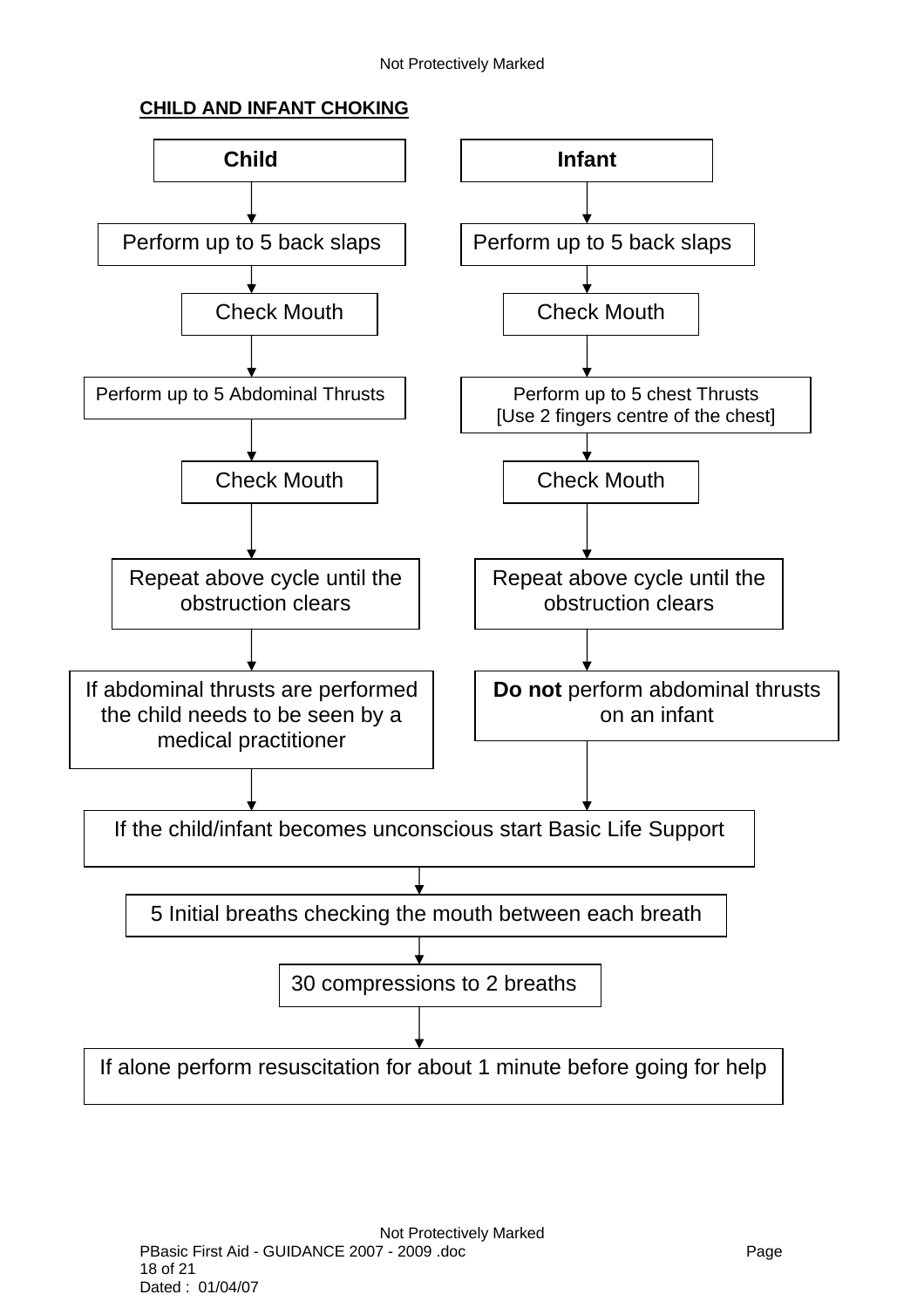### <span id="page-18-0"></span>**BLEEDING**

#### **Protection**

Protect yourself by using disposable gloves; cover any open wounds with a waterproof dressing and by washing your hands.

Act quickly – immediately

**Position – lie the casualty down, providing that their condition will allow** 

**E**xamine – check the wound is free from embedded objects

**E**levate – if the bleed is from an arm or leg elevate the limb to reduce the flow of blood

**P**ressure – apply direct pressure to the wound with a sterile dressing or clean absorbent pad. In the absence of such material direct pressure with the palm of the hand can be applied to the wound.

#### **Use indirect pressure if bleeding is not controlled by direct pressure.**

Embedded object in a wound

- Apply firm pressure on either side of the object
- Do not try to remove any embedded object in the wound
- Use dressings to pad around the embedded object until you can bandage over it without pressing it further into the wound.
- If you cannot pad high enough bandage around the object.

#### **Be ready to resuscitate if condition deteriorates Remember DRsABC**

#### <span id="page-18-1"></span>**FRACTURES [BREAKS]**

#### **Signs and symptoms**

Compare the injured side of the body with the uninjured side where possible.

Look for **DOTS**

**D**eformity

**O**pen injury

**T**enderness

**S**welling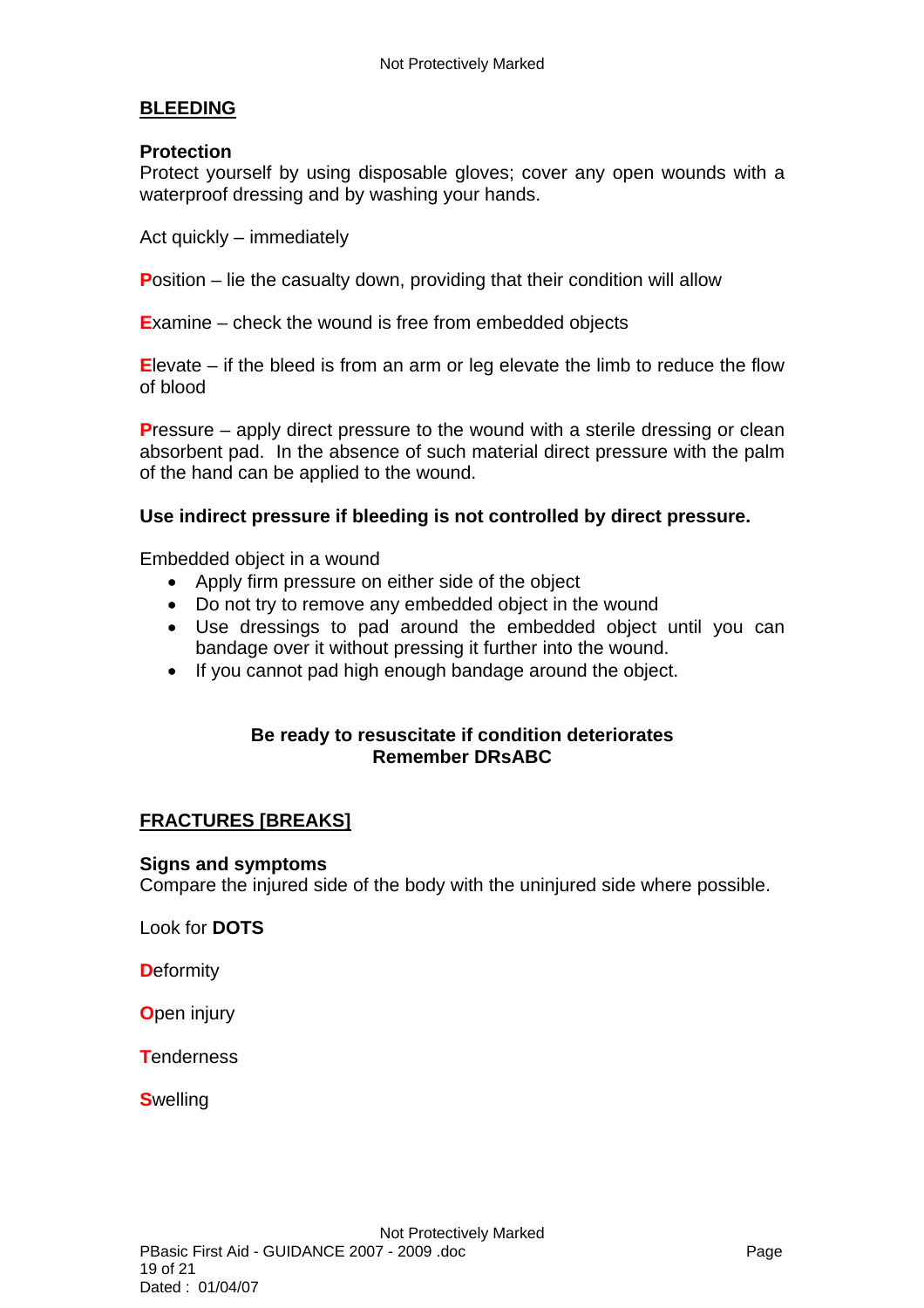There may also be:

- Crepitus [sound made by bones grating together] may also be present – injured parts should not be deliberately moved to determine whether crepitus is present
- Shock

### **Treatment**

- Immobilise the limb [use slings, bandages, other uninjured parts of the body, or a combination of all three]
- Do not move the casualty unless absolutely necessary
- Reassure the casualty
- Have the casualty conveyed to hospital

### **Be ready to resuscitate if condition deteriorates Remember DRsABC**

# <span id="page-19-0"></span>**BURNS**

Be mindful of the dangers associated with the rescue of a casualty with burns: fire, smoke, fumes, hot liquid or vapour, electricity and chemicals

### **Signs and symptoms of burns and scalds**

- Destruction of skin tissue
- Blister formation
- Reddening of the skin
- Pain [none if severe]
- Shock

### **Treatment**

- Check airway is patent?
- Reassure the casualty
- Lay the casualty down if more than a minor burn
- Immediately cool the area [immerse in cold water if possible] for a minimum of 10 minutes or use a burn dressing
- Remove any constrictive jewellery or burnt clothing that is not adhering to the skin
- Treat for shock
- Maintain airway and monitor breathing
- Assess the burnt area if necessary arrange transfer to hospital
- Protect the burnt area with cling film, burn dressing or a sterile dressing
- Do not pierce blisters
- Do not apply any creams or ointments to a burn
- Make a record of the casualties condition and any substances involved

### **Be ready to resuscitate if condition deteriorates Remember DRsABC**